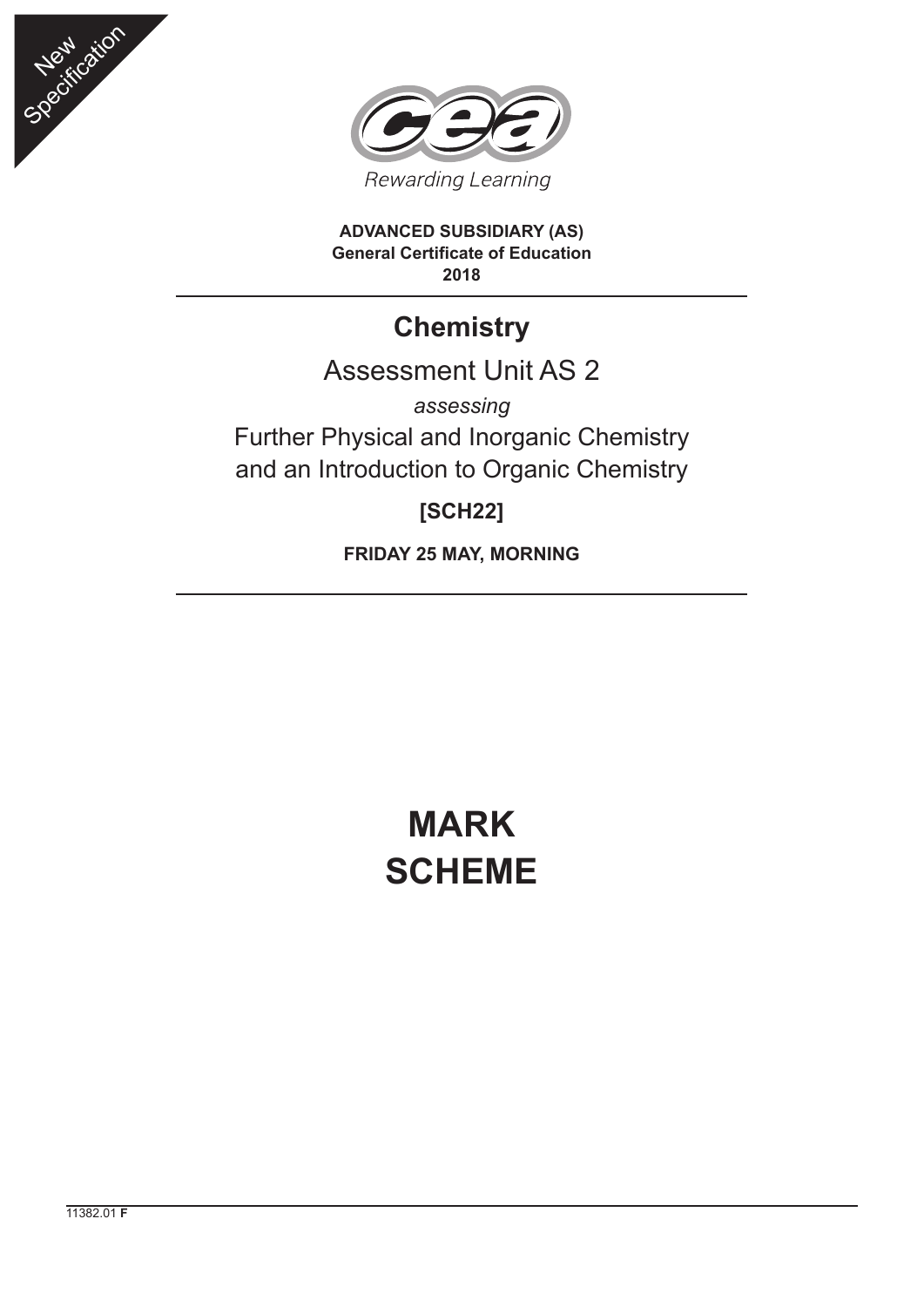#### **General Marking Instructions**

#### *Introduction*

The main purpose of the mark scheme is to ensure that examinations are marked accurately, consistently and fairly. The mark scheme provides examiners with an indication of the nature and range of candidates' responses likely to be worthy of credit. It also sets out the criteria which they should apply in allocating marks to candidates' responses.

#### *Assessment objectives*

Below are the assessment objectives for **GCE Chemistry:**

#### **Candidates should be able to:**

| AO <sub>1</sub> | Demonstrate knowledge and understanding of scientific ideas, processes, techniques<br>and procedures.                                                                                                                                     |
|-----------------|-------------------------------------------------------------------------------------------------------------------------------------------------------------------------------------------------------------------------------------------|
| AO <sub>2</sub> | Apply knowledge and understanding of scientific ideas, processes, techniques and<br>procedures:<br>in a theoretical context<br>$\bullet$<br>in a practical context<br>when handling quantitative and qualitative data                     |
| AO <sub>3</sub> | Analyse, interpret and evaluate scientific information, ideas and evidence (in relation to<br>particular issues)<br>make judgements and reach conclusions<br>$\bullet$<br>develop and refine practical design and procedures<br>$\bullet$ |

#### *Quality of candidates' responses*

In marking the examination papers, examiners should be looking for a quality of response reflecting the level of maturity which may reasonably be expected of a 17- or 18-year-old which is the age at which the majority of candidates sit their GCE examinations.

#### *Flexibility in marking*

Mark schemes are not intended to be totally prescriptive. No mark scheme can cover all the responses which candidates may produce. In the event of unanticipated answers, examiners are expected to use their professional judgement to assess the validity of answers. If an answer is particularly problematic, then examiners should seek the guidance of the Supervising Examiner.

#### *Positive marking*

Examiners are encouraged to be positive in their marking, giving appropriate credit for what candidates know, understand and can do rather than penalising candidates for errors or omissions. The exception to this for GCE Chemistry is when examiners are marking complex calculations and mechanisms when the examiners are briefed to mark by error or omission. Examiners should make use of the whole of the available mark range for any particular question and be prepared to award full marks for a response which is as good as might reasonably be expected of a 17- or 18-year-old GCE candidate .

#### *Awarding zero marks*

Marks should only be awarded for valid responses and no marks should be awarded for an answer which is completely incorrect or inappropriate.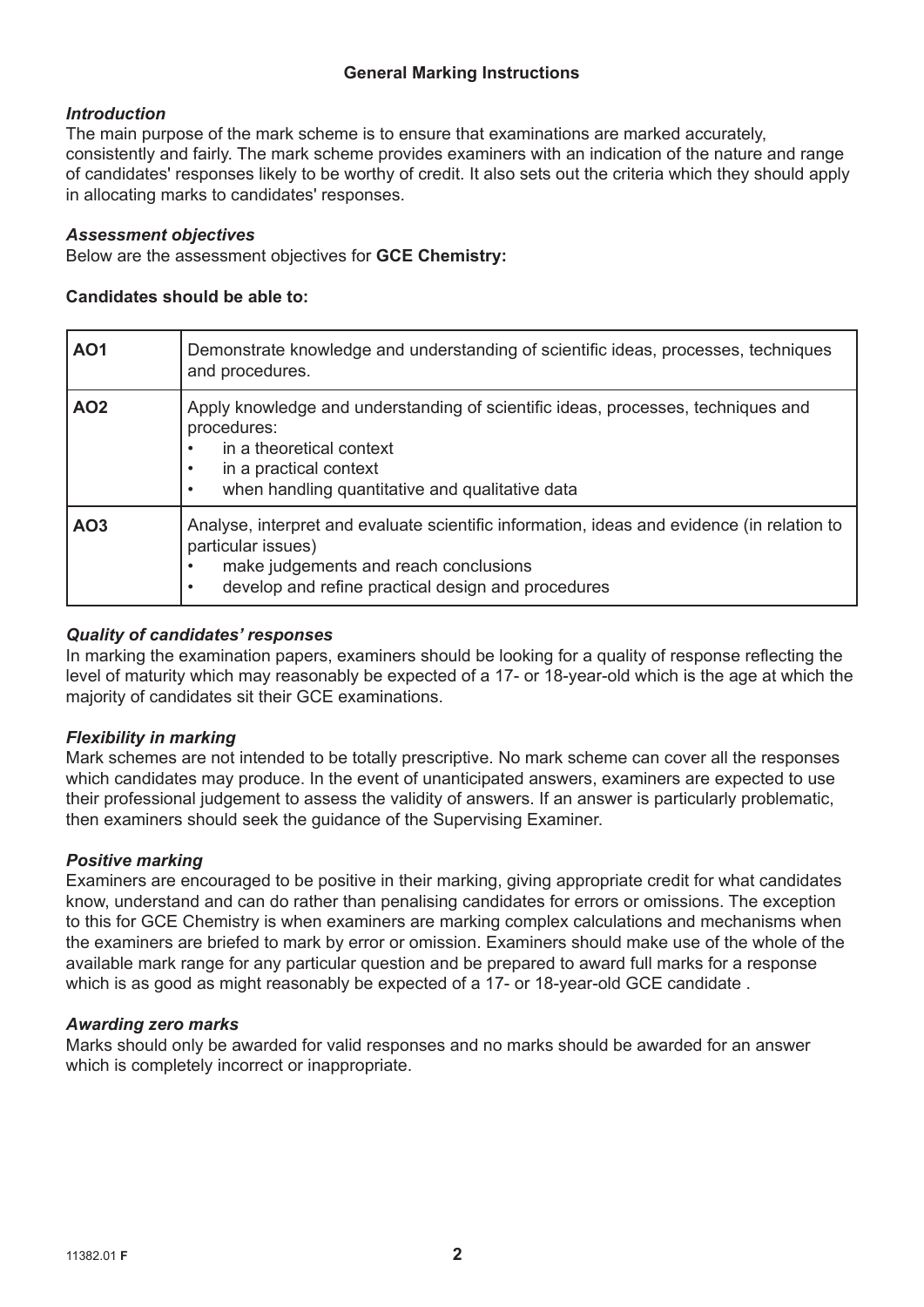#### **Section A**

**AVAILABLE**

|                         |                             |                  | <b>MARKS</b> |
|-------------------------|-----------------------------|------------------|--------------|
| $\mathbf{1}$            | $\sf B$                     |                  |              |
| $\overline{\mathbf{2}}$ | $\boldsymbol{\mathsf{A}}$   |                  |              |
| $\overline{\mathbf{3}}$ | ${\rm C}$                   |                  |              |
| $\overline{\mathbf{4}}$ | $\mathsf D$                 |                  |              |
| $\overline{\mathbf{5}}$ | $\mathsf D$                 |                  |              |
| $\bf 6$                 | $\sf B$                     |                  |              |
| $\overline{\mathbf{7}}$ | $\mathsf D$                 |                  |              |
| $\bf{8}$                | $\mathbf C$                 |                  |              |
| $\overline{9}$          | $\mathsf D$                 |                  |              |
|                         | $10\quad A$                 |                  |              |
|                         | [1] for each correct answer | $[10]$           | $10\,$       |
|                         |                             | <b>Section A</b> | $10$         |
|                         |                             |                  |              |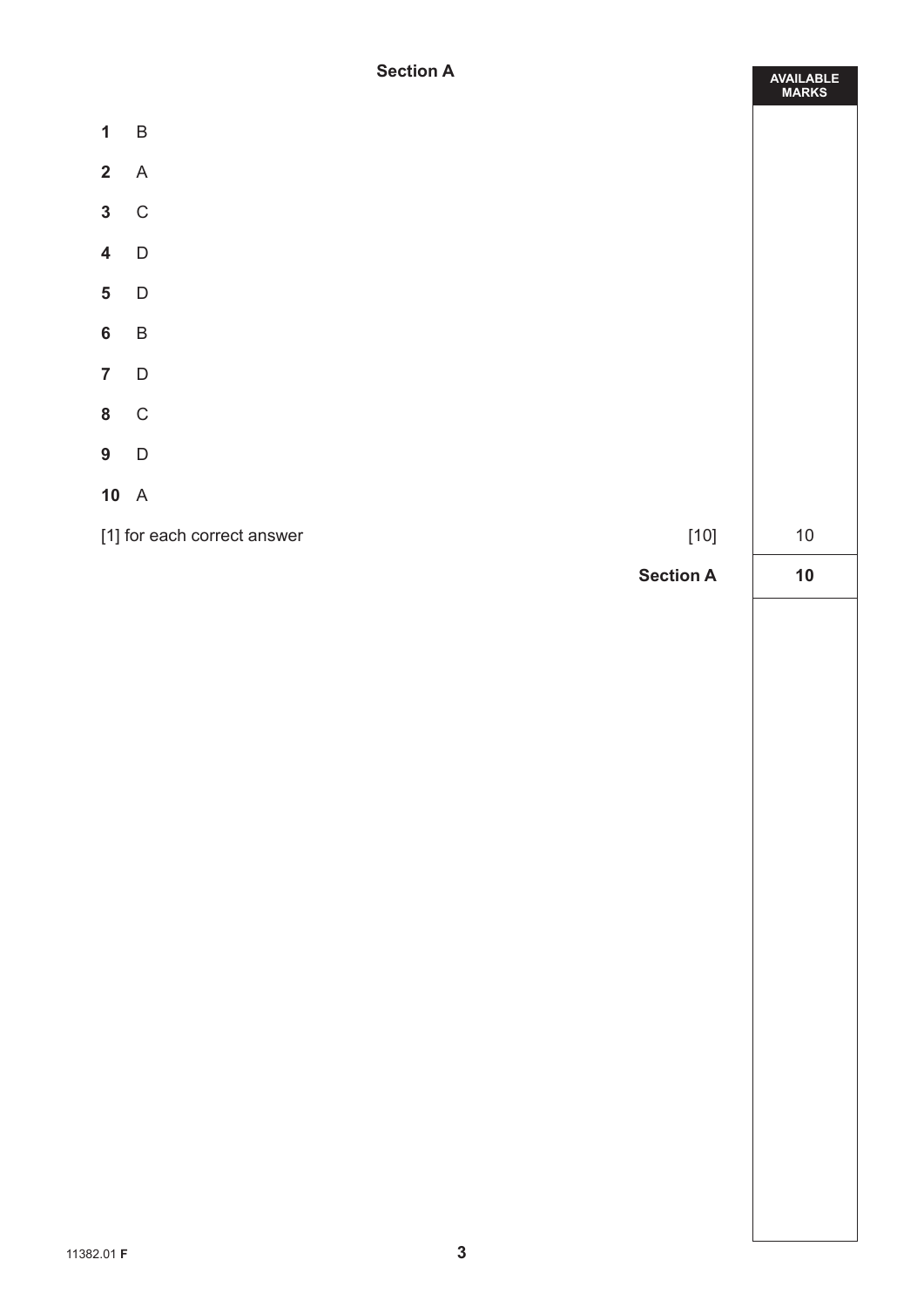|    |           |               | <b>Section B</b>                                                                                                                                                                                                                                                      |       | <b>AVAILABLE</b> |
|----|-----------|---------------|-----------------------------------------------------------------------------------------------------------------------------------------------------------------------------------------------------------------------------------------------------------------------|-------|------------------|
| 11 |           |               | (a) propan-2-ol/2-hydroxypropane                                                                                                                                                                                                                                      | $[1]$ | MARKS            |
|    | (b)       | (i)           | molecules which have the same molecular formula [1]<br>but a different structural formula [1]                                                                                                                                                                         | $[2]$ |                  |
|    |           | (ii)          | <b>Between</b> molecules of ethyl methyl ether there are permanent<br>dipole and/or van der Waals' forces [1]<br>Between molecules of isopropyl alcohol there are H-bonds and<br>(van der Waals' forces) [1]<br>H-bonds are stronger/require more energy to break [1] | $[3]$ |                  |
|    | $(c)$ (i) |               |                                                                                                                                                                                                                                                                       |       |                  |
|    |           | structure [1] |                                                                                                                                                                                                                                                                       | $[1]$ |                  |
|    |           | (ii)          | ketone                                                                                                                                                                                                                                                                | $[1]$ |                  |
|    |           |               | (iii) disappearance of absorption peak at 3200–3600 $cm^{-1}$                                                                                                                                                                                                         | $[1]$ |                  |
|    |           |               | (d) $\frac{1.0}{60}$ = 0.025<br>moles of propanone = $0.025$<br>expected mass of propanone = $0.025 \times 58 = 1.45g$<br>% yield = $\frac{1.0}{1.45} \times 100 = 68.97\%$ ([-1] each error)                                                                         |       |                  |
|    |           |               |                                                                                                                                                                                                                                                                       | [3]   |                  |
|    | $(e)$ (i) |               | Isopropyl alcohol contains an OH group [1]<br>and can form H-bonds with water molecules [1]                                                                                                                                                                           | $[2]$ |                  |
|    |           | (ii)          | increased competition for bonding with water molecules<br>or                                                                                                                                                                                                          |       |                  |
|    |           |               | water molecules form stronger bonds with Na <sup>+</sup> /Cl <sup>-</sup> ions                                                                                                                                                                                        | $[1]$ | 15               |
| 12 |           |               | (a) $Ca_3(PO_4)_2$                                                                                                                                                                                                                                                    | $[1]$ |                  |
|    |           |               | (b) (i) Ca + 2H <sub>2</sub> O $\rightarrow$ Ca(OH) <sub>2</sub> + H <sub>2</sub>                                                                                                                                                                                     | $[2]$ |                  |
|    |           | (ii)          | fewer moles of strontium/strontium has a higher RAM.                                                                                                                                                                                                                  | $[1]$ |                  |
|    |           |               | (iii) reaction faster/more vigorous [1] as strontium is more reactive [1]<br>or                                                                                                                                                                                       |       |                  |
|    |           |               | product mixture is less cloudy [1] as strontium hydroxide is more<br>soluble [1]                                                                                                                                                                                      | $[2]$ |                  |
|    | (c)       | (i)           | thermal decomposition (breakdown using) heat                                                                                                                                                                                                                          | $[1]$ |                  |
|    |           | (ii)          | thermal stability increases as Group is descended. [1]<br>Cation radius increases. [1] Therefore polarising ability decreases.[1] [3]                                                                                                                                 |       |                  |
|    | (d)       |               | It is a base                                                                                                                                                                                                                                                          | $[1]$ |                  |
|    |           |               |                                                                                                                                                                                                                                                                       |       |                  |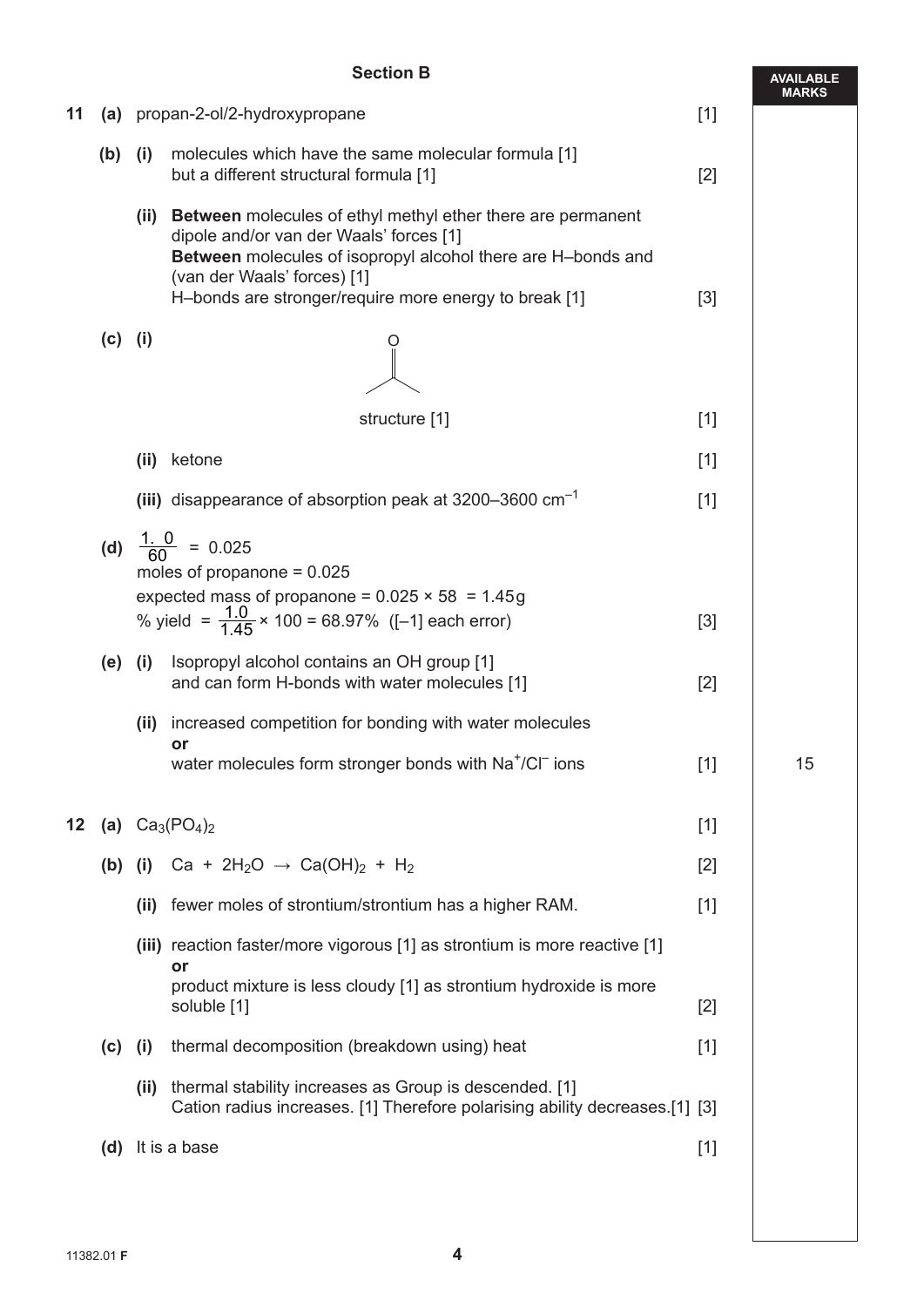|    |     | (e) (i)             | Effervescence [1]          | (white) solid appears/rock disappears [1]                                                                                                                                                                                                                                                                                                                                                                                                   | $[2]$ | <b>AVAILABLE</b><br><b>MARKS</b> |
|----|-----|---------------------|----------------------------|---------------------------------------------------------------------------------------------------------------------------------------------------------------------------------------------------------------------------------------------------------------------------------------------------------------------------------------------------------------------------------------------------------------------------------------------|-------|----------------------------------|
|    |     | (ii)                |                            | magnesium sulfate is more soluble than calcium sulfate                                                                                                                                                                                                                                                                                                                                                                                      | $[1]$ |                                  |
|    |     |                     | 24.1 tonnes                | (iii) $59.2 - 35.1 = 24.1g$ in 100g of water<br>24100kg in 100 tonnes of water                                                                                                                                                                                                                                                                                                                                                              | $[2]$ |                                  |
|    | (f) |                     |                            | mass of H <sub>2</sub> O = 2.50 - 1.22 = 1.28 g                                                                                                                                                                                                                                                                                                                                                                                             |       |                                  |
|    |     |                     |                            | Moles of H <sub>2</sub> O = $\frac{1.28}{18}$ = 0.07(11)                                                                                                                                                                                                                                                                                                                                                                                    |       |                                  |
|    |     |                     |                            | Moles of MgSO <sub>4</sub> = $\frac{1.22}{120}$ = 0.0102                                                                                                                                                                                                                                                                                                                                                                                    |       |                                  |
|    |     |                     | $MgSO4$ : H <sub>2</sub> O |                                                                                                                                                                                                                                                                                                                                                                                                                                             |       |                                  |
|    |     |                     | 0.01 : 0.07                |                                                                                                                                                                                                                                                                                                                                                                                                                                             |       |                                  |
|    |     |                     | 1 : 7                      | $MgSO4$ .7 H <sub>2</sub> O                                                                                                                                                                                                                                                                                                                                                                                                                 |       |                                  |
|    |     |                     |                            | $([-1]$ each error)                                                                                                                                                                                                                                                                                                                                                                                                                         | $[3]$ | 19                               |
| 13 |     | $(a)$ $(i)$<br>(ii) |                            | An ion or molecule [1]<br>that attacks regions of high electron density [1]<br>$P = C$<br>$H = C$<br>$H = C$<br>$H = C$<br>$H = C$<br>$H = C$<br>$H = C$<br>$H = C$<br>$H = C$<br>$H = C$<br>$H = C$<br>$H = C$<br>$H = C$<br>$H = C$<br>$H = C$<br>$H = C$<br>$H = C$<br>$H = C$<br>$H = C$<br>$H = C$<br>$H = C$<br>$H = C$<br>$H = C$<br>$H = C$<br>$H = C$<br>$H = C$<br>$H = C$<br>$H = C$<br>$H = C$<br>$H = C$<br>$H = C$<br>$H = C$ | $[2]$ |                                  |
|    |     |                     |                            |                                                                                                                                                                                                                                                                                                                                                                                                                                             | [4]   |                                  |
|    |     |                     | (b) initiation:            | $Cl_2 \longrightarrow 2Cl^*$                                                                                                                                                                                                                                                                                                                                                                                                                |       |                                  |
|    |     |                     | propagation:               | $CH_2CHCH_3 + Cl^* \rightarrow CH_2CHCH_2^* + HCl$                                                                                                                                                                                                                                                                                                                                                                                          |       |                                  |
|    |     |                     |                            | $CH_2CHCH_2$ • + $Cl_2 \rightarrow CH_2CHCH_2Cl$ + $Cl^*$                                                                                                                                                                                                                                                                                                                                                                                   |       |                                  |
|    |     |                     | termination:               | $Cl^* + Cl^* \rightarrow Cl_2$                                                                                                                                                                                                                                                                                                                                                                                                              |       |                                  |
|    |     |                     |                            | $CH_2CHCH_2$ • + $CH_2CHCH_2$ • $\rightarrow$ $CH_2CHCH_2CH_2CHCH_2$                                                                                                                                                                                                                                                                                                                                                                        |       |                                  |
|    |     |                     |                            | $CH_2CHCH_2 \cdot + Cl \cdot \rightarrow CH_2CHCH_2Cl$                                                                                                                                                                                                                                                                                                                                                                                      | [4]   |                                  |
|    |     |                     |                            |                                                                                                                                                                                                                                                                                                                                                                                                                                             |       |                                  |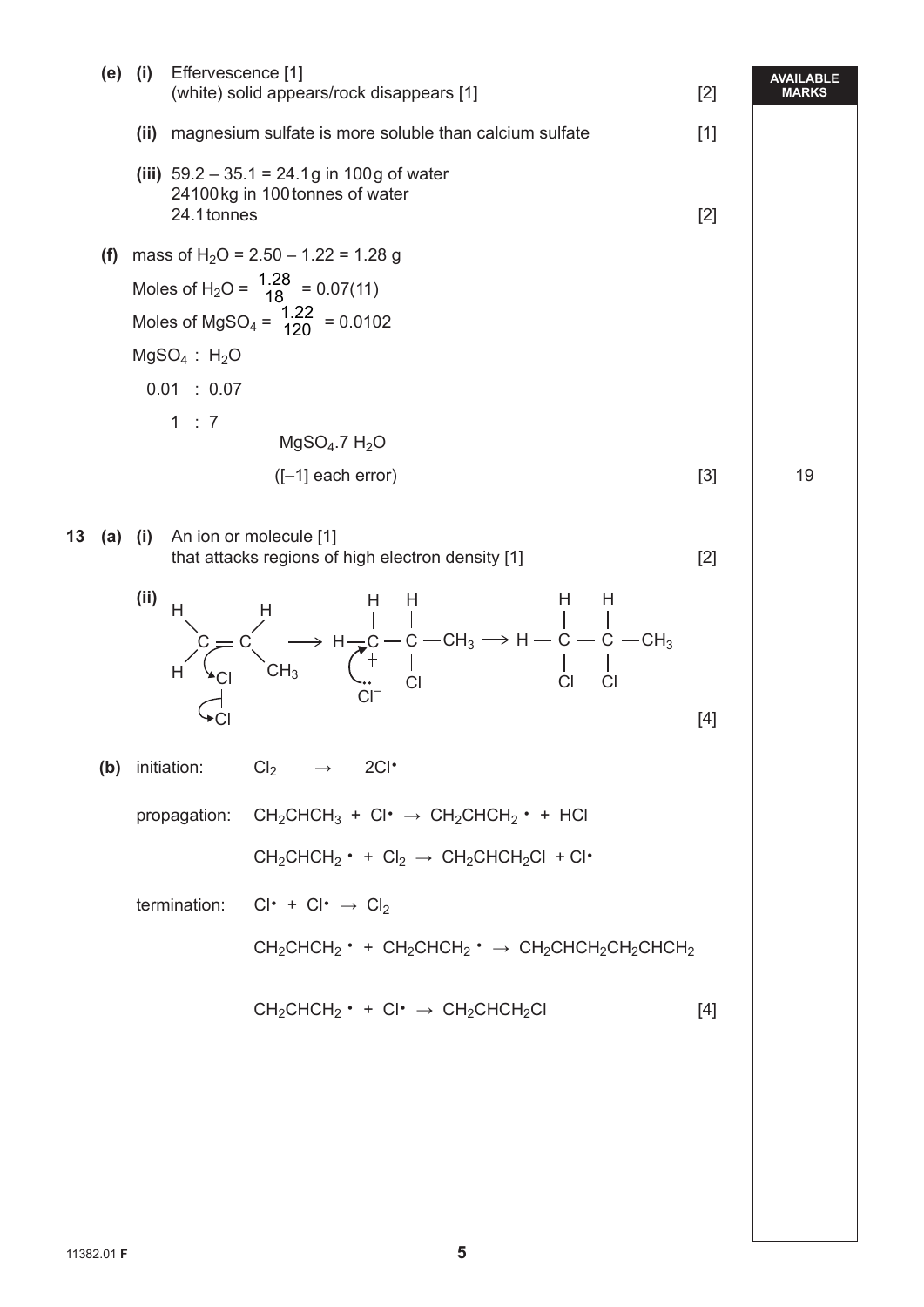